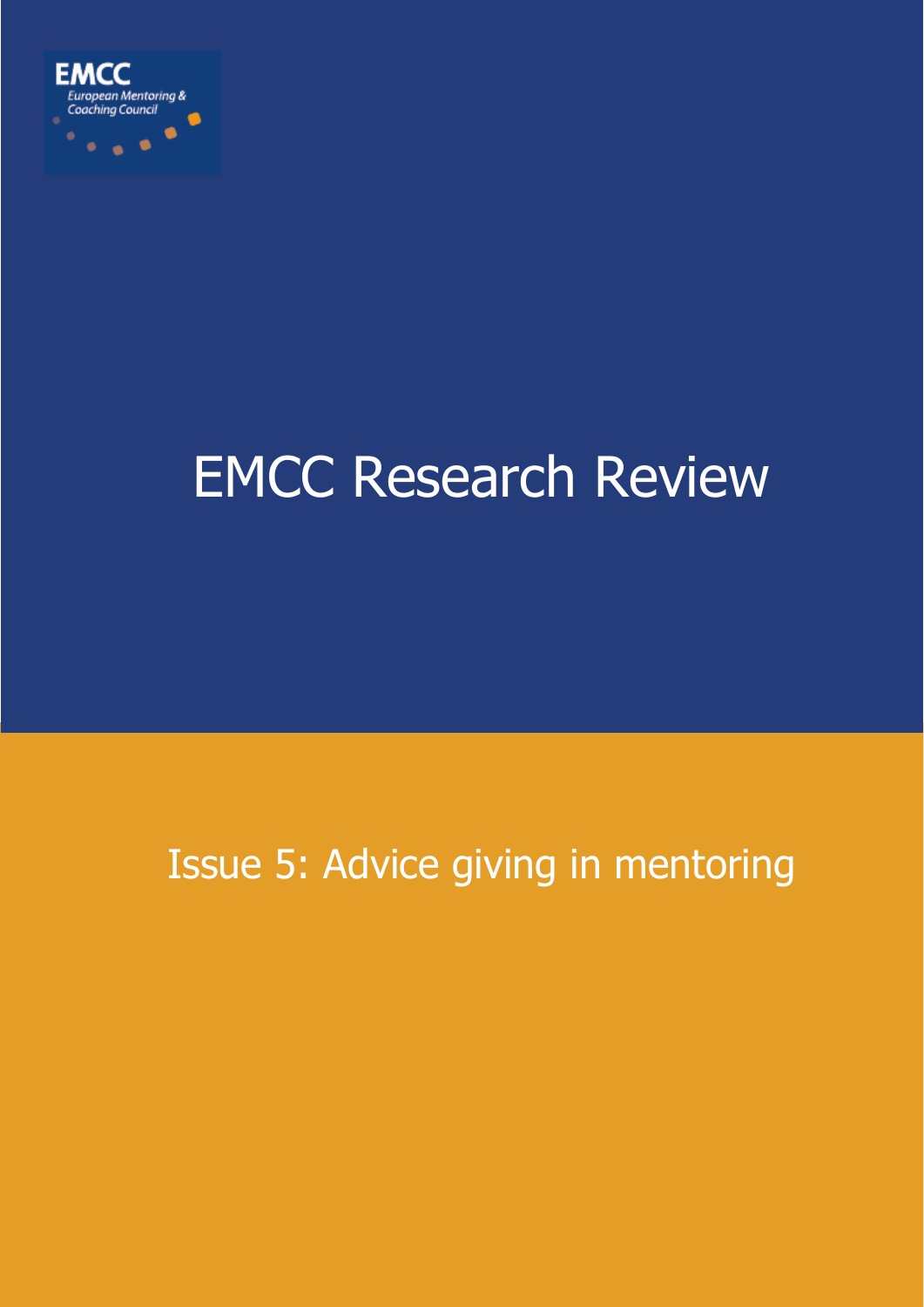

### **Introduction**

#### Dear Reader,

The previous issues of EMCC Research Review have focused on outcomes of mentoring and ethics; all rather broad topics. In this issue, however, we are going to take a deep-dive into a very common topic in mentoring, advice giving. Not only, is it commonly practiced, advice giving is even described as one of the main tasks assigned to Mentor in Homer's The Odyssey. Nevertheless, advice giving is also contested by some, who argue that advising prevents mentees' own thinking by imposing the perspective of the mentor. In this issue I will attempt to add some evidence-based nuance to the discussion.

Anyone who has ever engaged in advice giving, will know that it is a notoriously difficult and relationally sensitive practice. When giving advice, one makes at least 4 basic assumptions:

- 1. I know something you do not know
- 2. You need said knowledge
- 3. I am the one to deliver said knowledge
- 4. Now is the time to do it

If any of these assumptions do not hold true, the advice is not going to get a particularly positive response. Much like telling a joke that no one laughs at, giving advice that is not accepted can be rather awkward for both parties.

To address this interactionally complex issue, we will look at 3 studies. The first study by Son and Kim takes a quantitative approach and investigates which relational preconditions are conductive of advice acceptance on the part of the mentee. The two next studies by Hansun Waring take a more fine-grained, practice-based approach. Based on video- and audio observations, her studies analyse the micro-level interactional practices that constitute advice as an interactional accomplishment. The assumption here being that for advice givings to succeed, it requires both parties; one doing advice giving and one doing advice recipiency.

In her first study, she addresses the role of advice giving in stimulating reflection, and in the final study she analyses how advice recipiency is used manage asymmetries and relational dynamics. I hope this issue will spur reflection and curiosity about this complex topic.

> **Sincerely** Content writer Leo Smith, EMCC Denmark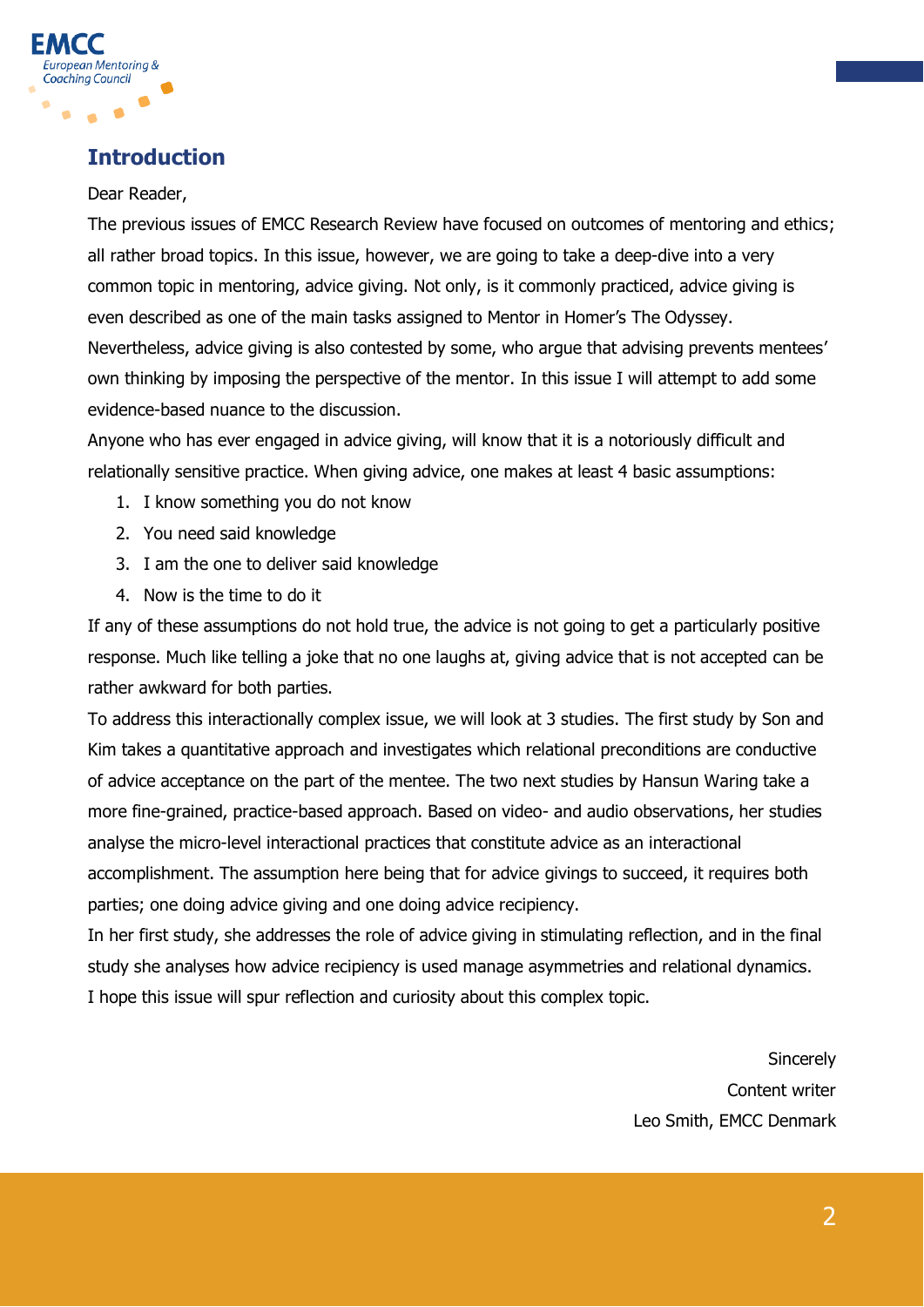

#### **Relational preconditions for mentees' advice reception**

Study: What makes protégés take mentors' advice in formal mentor relationships?

By: SuJin Son and Do-Yeong Kim

Published in: Journal of Career Development, 2013, vol. 40(4), pp. 311-328

#### **Introduction**

The study aims to uncover the macro-relational preconditions that foster mentees' advice acceptance. They hypothesise that advice acceptance is not just a matter of advice quality, it also depends on how mentees perceive the mentoring relationship-

#### **What did the researchers do?**

The researchers surveyed 183 mentees from two Korean construction companies. Using structural equation modelling, they measured how mentees' Perceived Relationship Quality, Trust in Mentor and Commitment to Mentor relate to Mentees' Advice acceptance behaviour. They also controlled for mentorship duration, gender and which organization the respondents belonged to.

#### **Main Findings**

Below, I have summarised the findings:

- Protégé commitment is positively related to protégé willingness to take mentor's advice
- Relationship quality was positively related to protégé commitment
- Protégé commitment mediates the relation between relationship quality perceived by the protégé and his/her willingness to take mentor's advice
- Protégé's trust in mentors mediates the relation between relationship quality perceived by the protégé and protégé commitment.

Evidently, commitment and trust are relational preconditions for advice acceptance. The more trust and commitment, the more likely mentees are to accept advice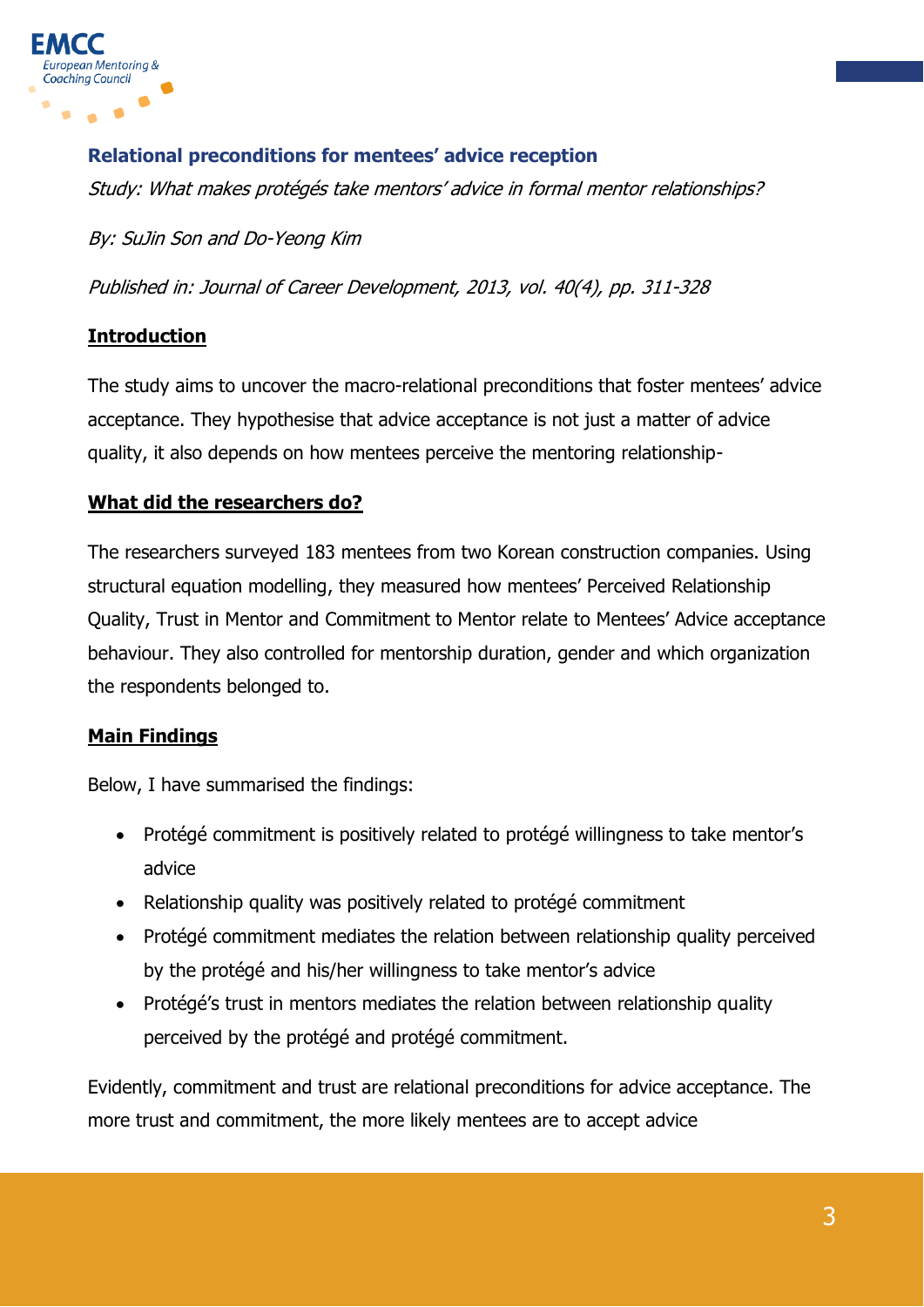

#### **Why is this interesting?**

The study is interesting because it highlights the relational dimension of advice giving and proves that advice giving is not just about the quality of the advice. No matter how good advice you give, it is not going to make much of an impact if your mentee is not committed to the relationship and does not trust you.

#### **How can you put this into practice?**

The most important practical implication of the study is that mentors need to build rapport if they want to impart their wisdom onto mentees through advising. Thus, investing in relationship building is going to improve your impact as a mentor.

At the same time, however, it is important to bear in mind the ethical concerns relating to advice giving. More specifically, as we investigated in issue 4 of the EMCC Research Review, the notion of theoretical abuse is important. When mentees are more likely to take your advice because they are committed and trust you, you have all the more responsibility not to impose your perspective onto mentees and prevent them from exploring their own views.

#### **Drawbacks**

The study is limited methodologically as it is based on survey data. The respondents are asked to think back on their mentoring relationships and address advice giving and relational factors as macro-constructs. Therefore, the data only offers a simplified retrospective account of what the mentee thinks happened in general terms. As we will see in following studies by Waring, advice giving always occurs in some specific context. Thus, local contingencies concerning the concrete advice giving are omitted from the this particular study.

Nonetheless, Son and Kim's study offers important insights for practice; build trust and commitment before jumping into advice giving.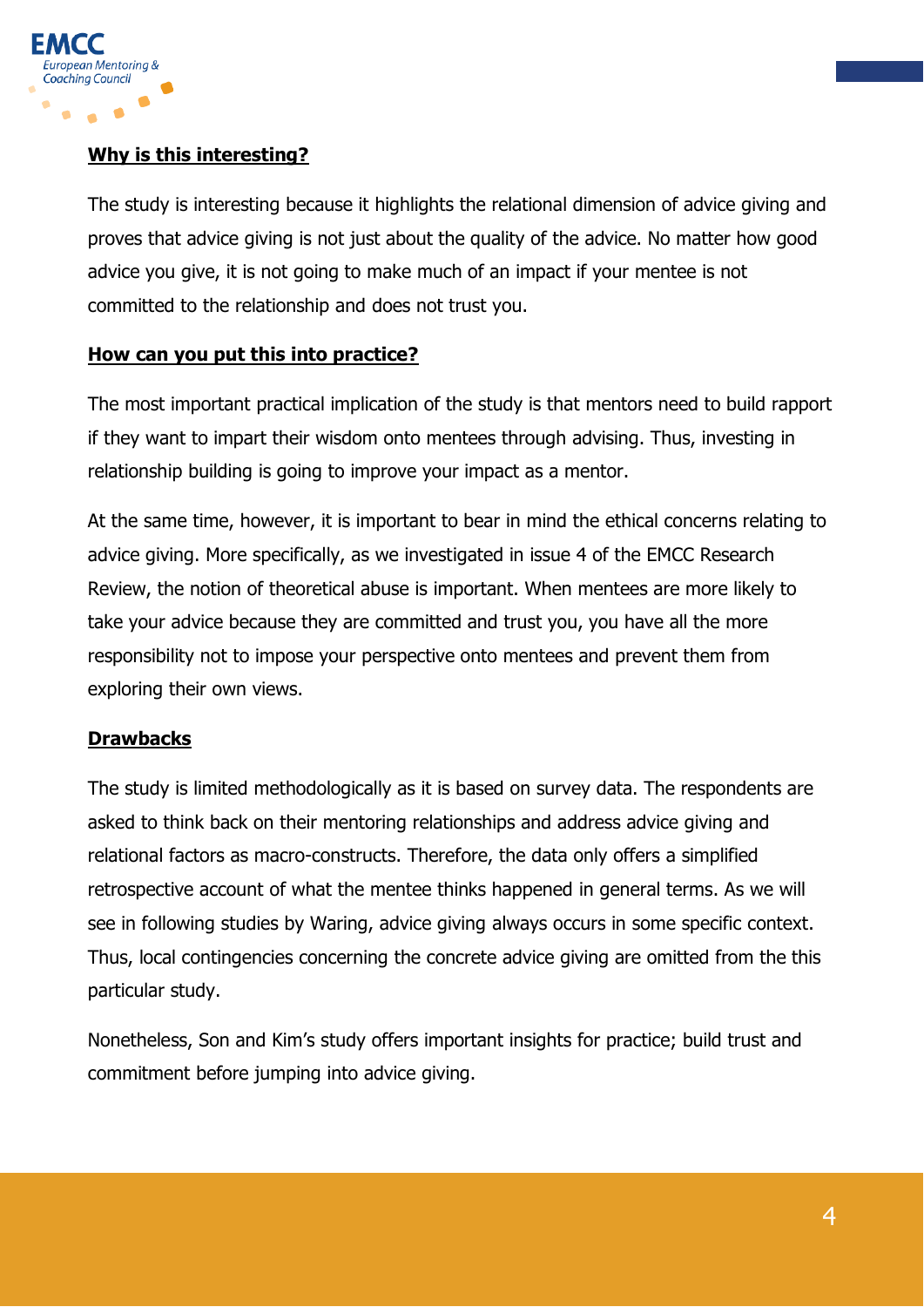

#### **The reflection-prompting capacity of advice giving**

Study: Two mentor practices that generate teacher reflection without explicit solicitations: Some preliminary considerations

By: Hansun Zhang Waring

Published in: RELC Journal, 2013, vol. 44(1), issue 3, pp. 103-119

#### **Introduction**

The point of departure for this study is that mentoring should generate reflection, which is something most readers of this research review is going to agree with. The focus of the study is to unpack specific micro-level mentoring practices, which achieve this goal. The specific context of the study is something called post-observation conferences with teachers and their mentors. Prior to these conferences a mentor has observed a teaching session with the mentee/teacher. The conference itself is a mentor conversation in which the observer/mentor and mentor/teacher talk about how the observed teaching session went. The goal is to encourage reflection and improve teaching skills.

#### **What did the researcher do?**

The study follows a methodology called Conversation Analysis rooted in sociology and linguistics. The researcher video-recorded 4 post-observation conferences and transcribed them following the Conversation Analysis convention. This means that seemingly minute details such as inbreaths, 0.1 second silences, overlaps in speech, and phonetic information such as stresses, volume, and change in speed are noted. Having transcribed everything, Waring then collected all the sequences in which the teacher/mentee engaged in reflective talk without explicit elicitation, that is, without the mentee being asked directly to reflect. Then she turned her attention to the turn at talk that facilitated said reflective talk. All sequences are then analysed to identify patterns in these turns. This very scientific approach has a tremendous strength in that it relies on naturally occurring real-life practice. It examines what actually works at the interactional level in ordinary mentor conversations, and the analysis is not guided by theories but by the data.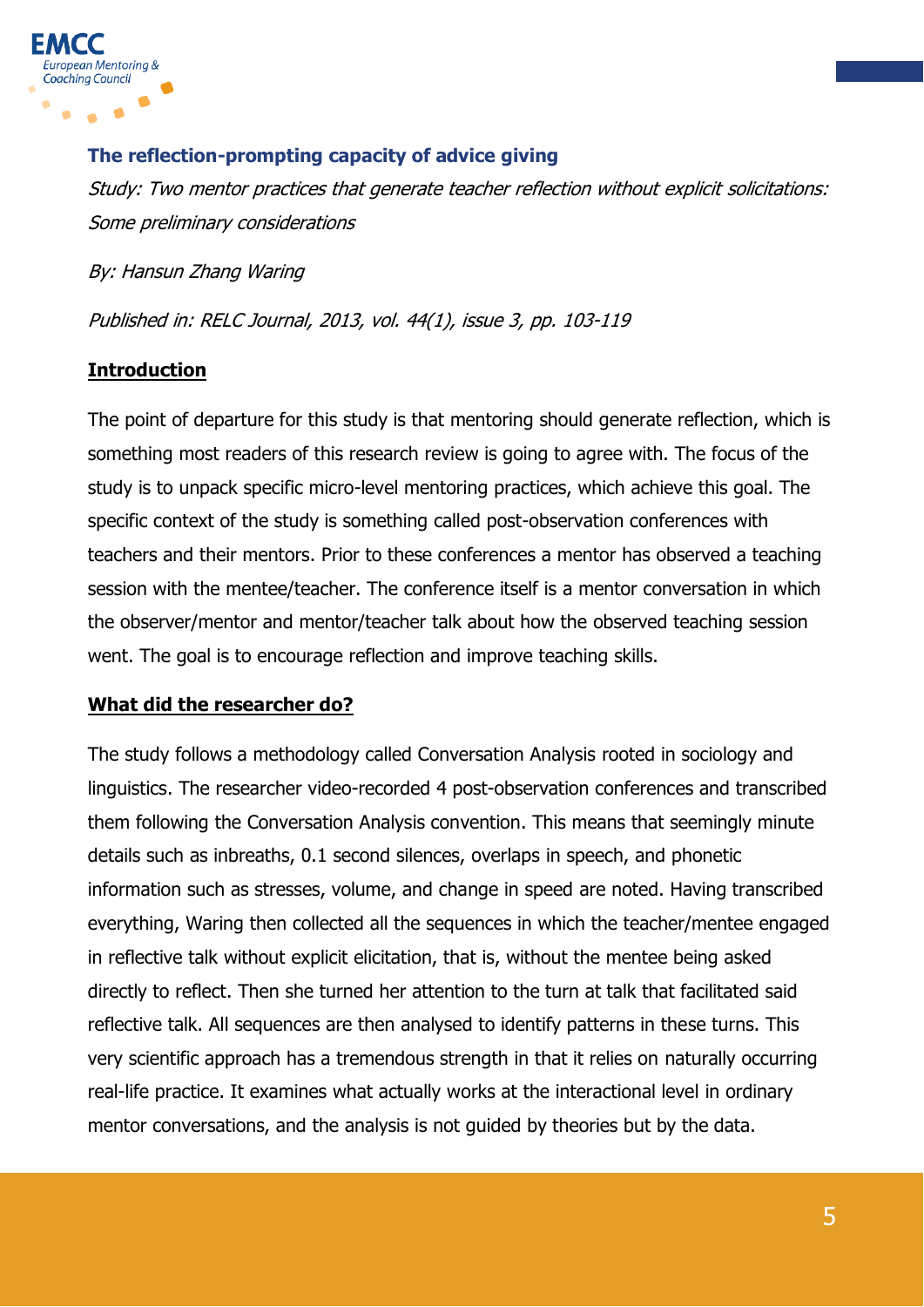

#### **Main findings:**

Waring found 2 categories of actions that facilitated reflective talk without explicitly elicitation, Assessments and Advice. The latter is of course the theme of this Research Review, but the former is quite interesting too, so we will take a look at it as well.

#### Assessments as reflection prompters

The analysis elaborates on 3 types of responses, 2 of which follow positive assessments and the last one following a negative assessment. In the first example, the mentee reflects on why the positively assessed activity (a spelling bee) worked so well and her reason for engaging in it to begin with.

In the second example, the mentor offers a positive assessment of the mentee's strict time management during a teaching exercise. The mentee responds with reflective talk pertaining to how she should have given them more time. Thus, the mentee implicitly rejects the premise for the positive assessment and reflects on how her practice can be improved.

The final case shows how a mentor's negative assessment may spur reflection. Following a negative assessment pertaining to controlling student activities, the mentee produces an account of her efforts to minimise the negatively assessed action. This account is not necessarily defensive but may be explored as an opportunity to analyse and reflect on what happened and why.

#### Advice giving as reflection prompts

For advice givings, a rather similar structure emerges. In response the advice, the mentee may engage in accounting work, explaining why or why not the advice is useful and why he/she did what she did in the first place. Again, these accounts are often quite reflective in nature and may be explored to prompt further reflection.

#### **Why is this interesting?**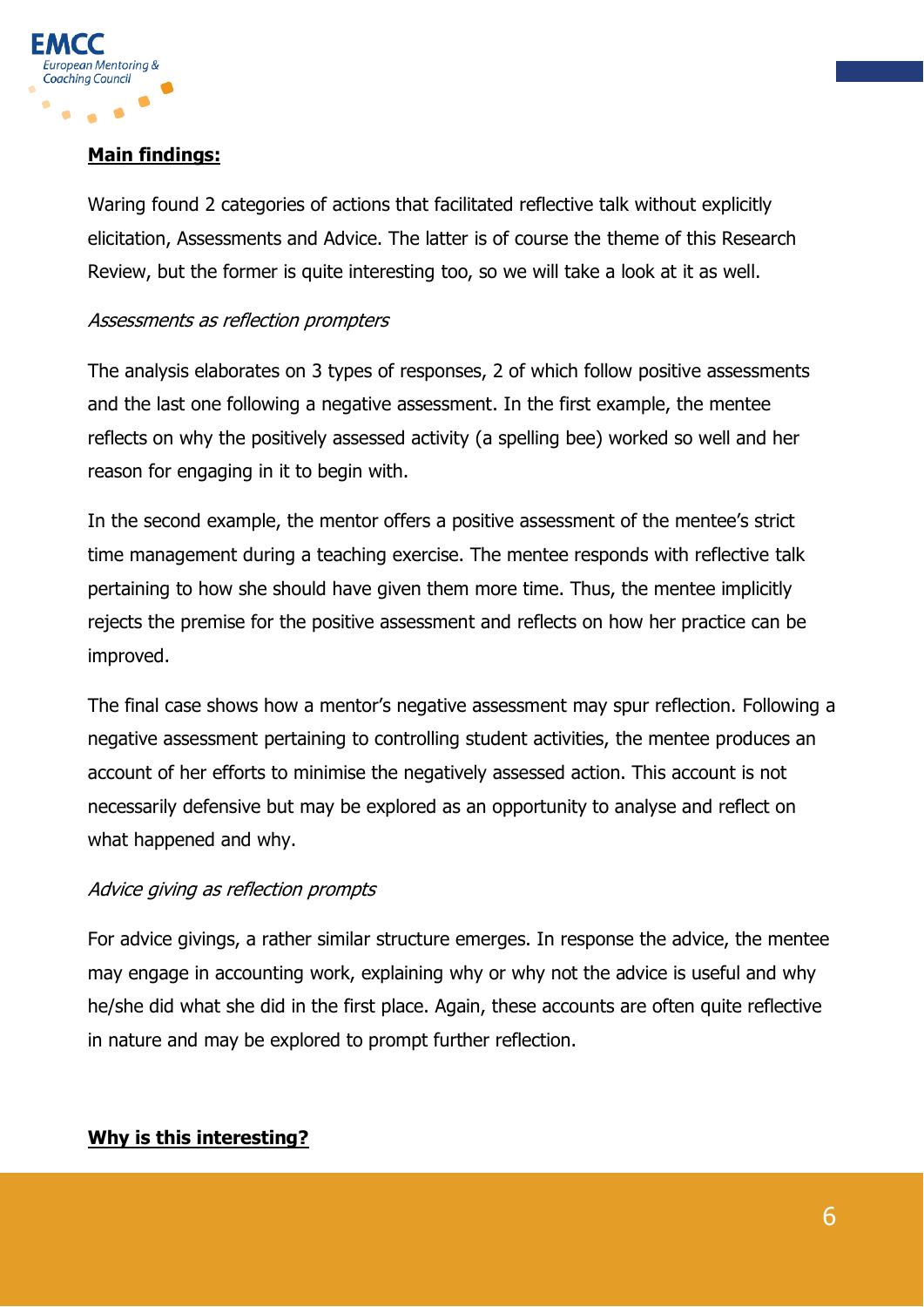

Die-hard dialogic mentoring proponents have long argued that mentors should refrain from explicitly assessing and advice giving, as both will impose the mentor's perspective and restrict the mentee's own thinking. This thorough, empirical study falsifies that hypothesis. Indeed, it shows how assessments and advice givings can offer a room for reflection. Looking at the interactional properties of these two practices it makes a lot of sense. As shown in previous conversation analytic studies, assessments call for the recipient to take a stance towards the assessment in the response turn. Advice givings also call for a response, namely some variation of an acceptance or a rejection, and the accounting practices that may be involved can be seen as a reflection space.

Finally, it interesting to see how mentees are not passive recipients of assessments and advice. They are quite capable of taking their own stance and articulate it.

#### **How can you put this into practice?**

One of the most important insights to be drawn from this study is that assessments and advice givings do not impose meaning onto the mentee. Indeed, they may in fact create a reflective space. This is not to say that assessments and advice givings are always the right thing to do.

#### **Drawbacks**

The main drawback of the study is the rather narrow setting of the mentor conversation. Given that the mentor has observed the mentee's behaviour and that these observations are the formally agreed upon topic of the conversation, it may limit the generalisability of the finding to other forms of mentor conversations. Specifically, both the mentor and the mentor have first-hand access to the topic on which they are reflecting. In a broader mentoring context, mentors often rely on mentees' accounts of what happened, having not actually been there when it occurred. Having first-hand access to the behaviour is likely going validate the mentor's point of view and make the mentee more willing to listen and reflect, especially in the case of assessments.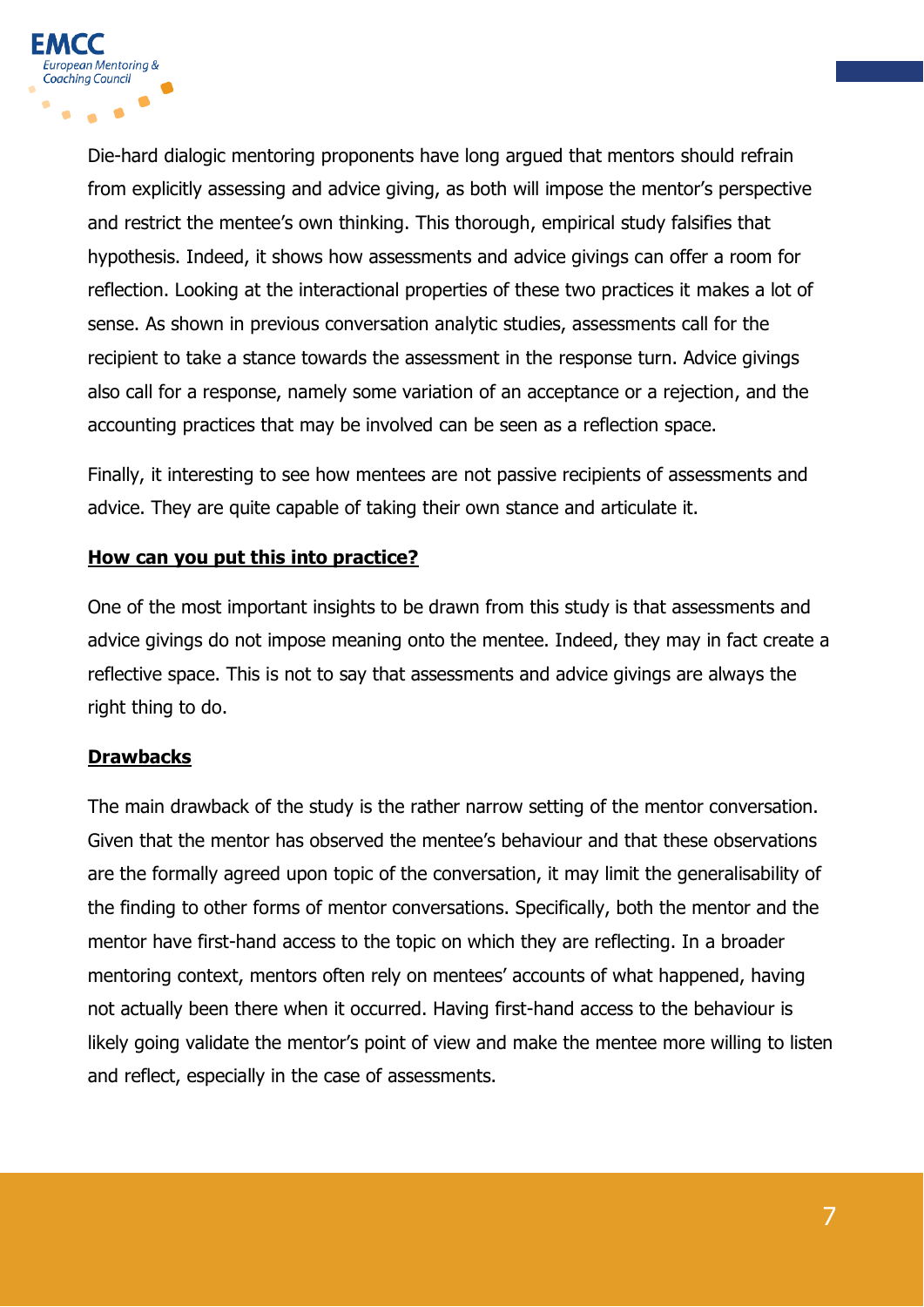

Also, the study is based on a small sample which also limits generalizability in the statistical sense. But it was never the point of the study demonstrate what all mentors do. Rather, it shows how mentors can prompt reflection, under certain circumstances.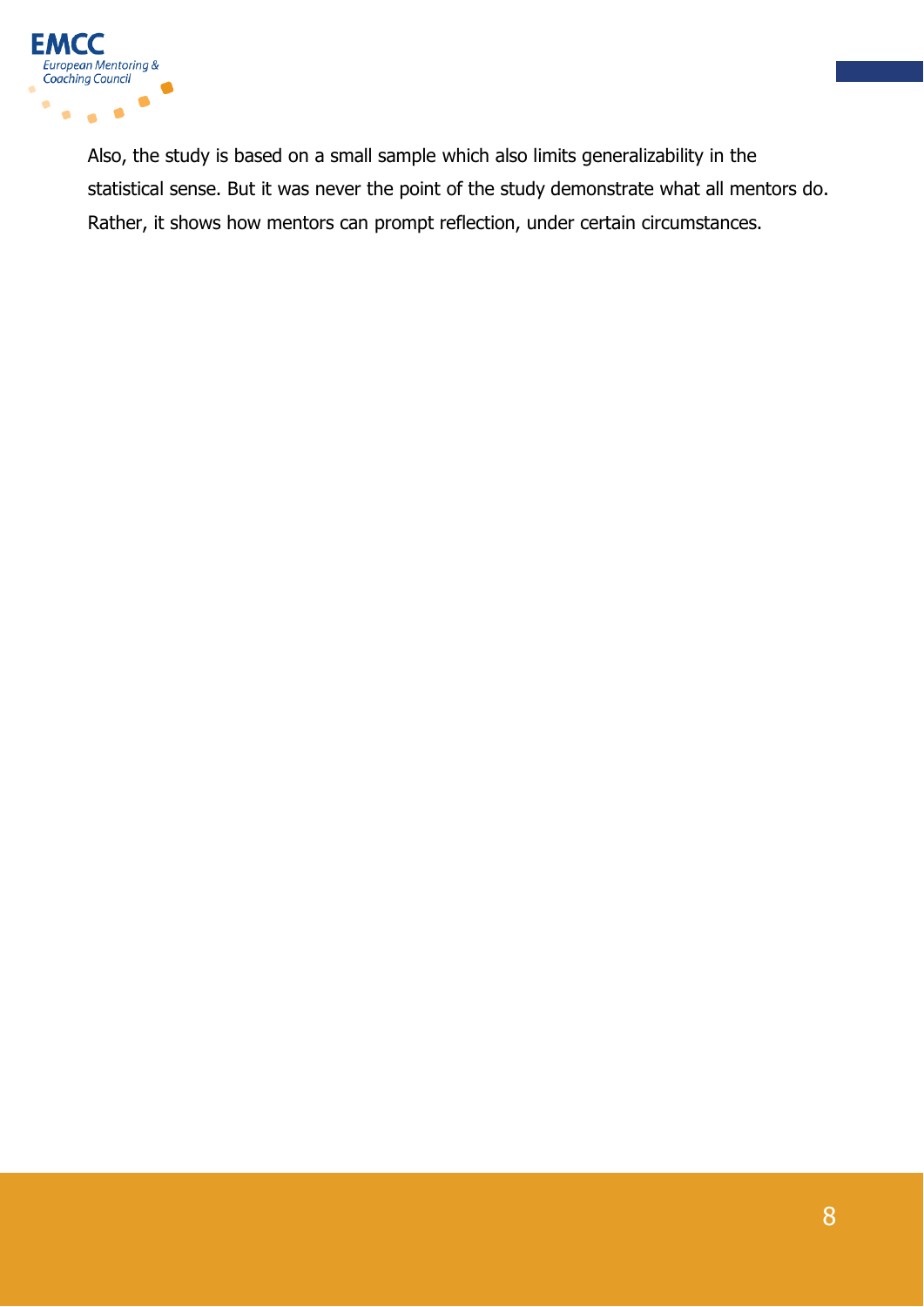

#### **Advice acceptance and asymmetry**

Study: Complex advice acceptance as a resource for managing asymmetries

By: Hansun Zhang Waring

Published in: Text and Talk, 2007, vol. 27(1), pp. 107-137

#### **Introduction**

In this study, Waring again investigates the micro-relational dynamics involved in advice giving in mentor conversations. More specifically, she investigated how advice acceptance does a lot more than just accepting advice. Mentees do advice acceptance in very specific ways to address to the asymmetry inherently established by the advice giving.

#### **What did the researcher do?**

As the previous study, the data consists of observations of naturally occurring real-life mentor/tutor conversations. This study however draws on 8.3 hours of audio-recordings of academic writing tutoring sessions in which a tutor helps a student improve their academic writing skills. The tutor thus functions as mentor in a rather narrow sense. As with the previous study by Waring, she uses Conversational Analysis and investigates the most fine-grained interactional details.

#### **Main findings:**

Waring identifies two types of advice acceptance patterns, which she calls simple advice acceptance and complex advice acceptance.

Simple advice acceptance: These are the prototypical form and are typically centred around "Okay" usually associated with other acceptance tokens, such as "got it", or preceded with an understanding display such as "that should be there, okay". What is interesting here is that these responses are treated as rather unproblematic, and they themselves treat the advice as unproblematic and acceptable. These types of acceptances are the the "seen but unnoticed" default format of advice given, that is, what mentors and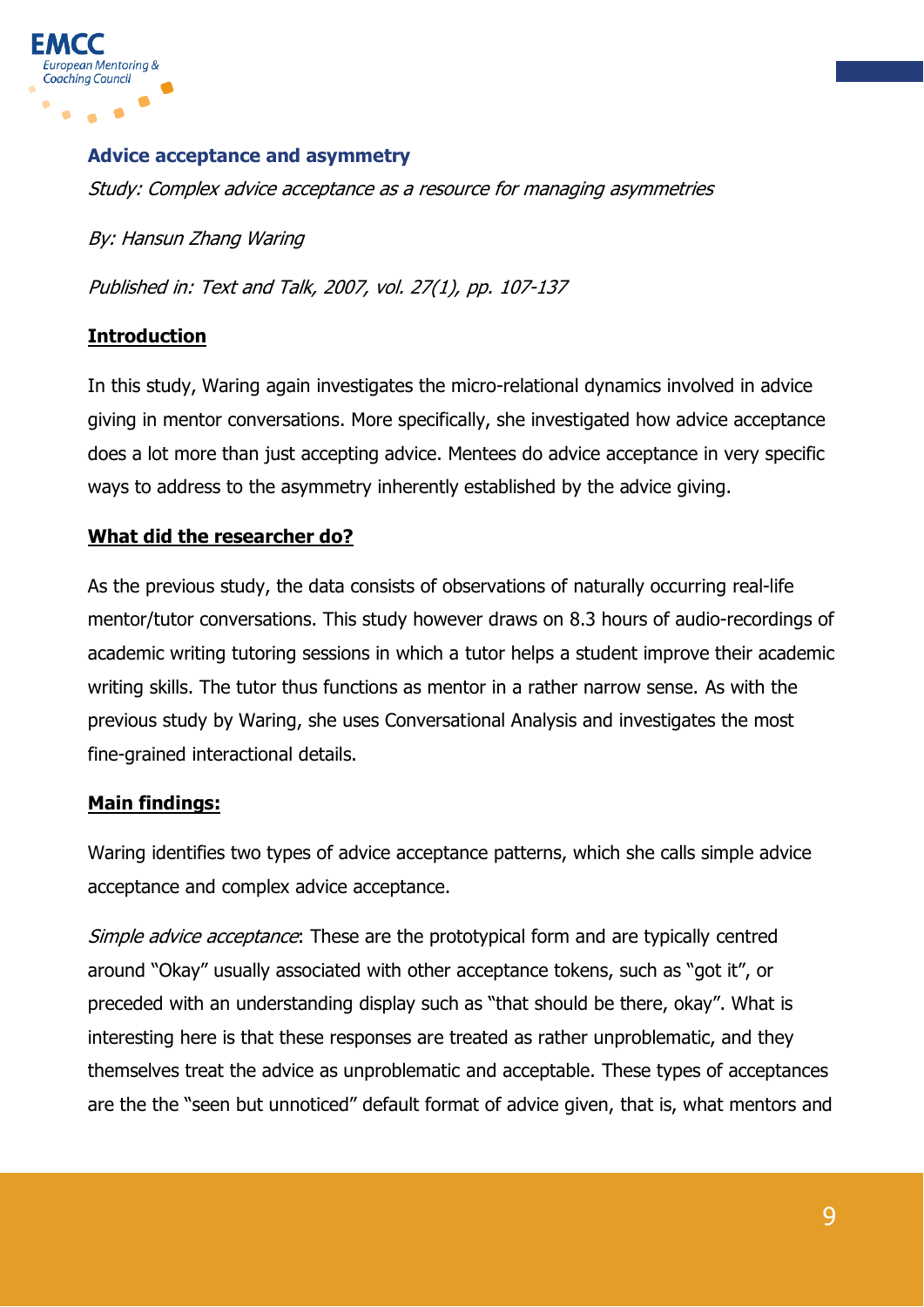

mentee orient to as the standard procedure. Knowing this, it becomes quite interesting to investigates sequences that deviate. And this is the case for the other type of responses.

Complex advice acceptance: These responses do more than just accepting and take on a more elaborate form. Although they validate the advice as such, they also do important relational work. The first complex acceptance form is labelled "Accept with claims of comparable thinking", for instance "Yes, that's what I thought". What is particular about this type of acceptance is that it claims to validate what the advice recipient was already thinking, rather than the simple acceptance, which acknowledges the newness of the advice. Thus, this acceptance form minimises the assumed knowledge asymmetry. Moreover, Waring also shows that these are often produced in overlap with or as potential completions of with the advice production, thereby making a strong "I knew it" claim. Another version of this form is centred around "I agree with that", which positions the advice recipient as someone competent to form his/her own opinion on the matter, which happens to align with the advice just given. The upshot here is that the advice recipient manages asymmetry by claiming competence and knowledge.

Advice acceptance with account: These also do more than mere acceptance. In these sequences the advice is ultimately accepted but with and explanation of why the advised action has not yet been done. One of the meticulous examples offered in the paper is initiated by a tutor pointing to a paragraph that fits better in another section of a paper, thus advising on where it should have been. The student responds with "okay, yeah I saw it in someone else's piece, then I thought maybe it is time to remind the reader" to which the tutor cements the original advice, after which the student responds with a "got it". What is interesting here is that although the advice is accepted at least conditionally, the advice recipient still engages in an explanation of why they did what they did. What is particularly important about these accounts is that they present the advice recipient as someone with her/his own intellect and agency, not just idle and mindless acceptors of other people's directions.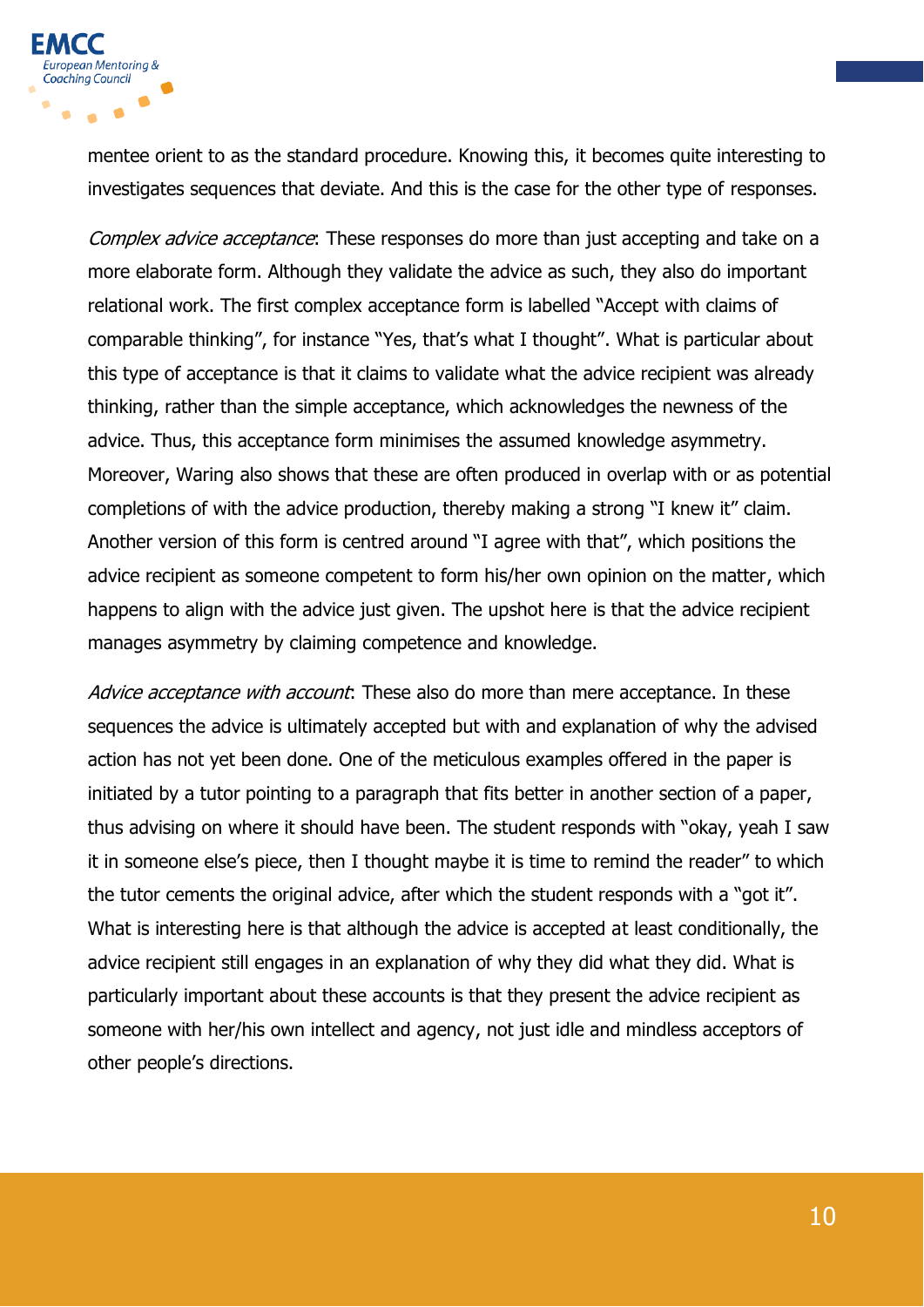

#### **Why is this interesting?**

The is interesting because it brings to the fore just how delicate advice giving can be due to the inherent asymmetries it creates. It also shows that advice acceptance is about more than just taking in and acknowledging the relevance of the information offered. These sequences constitute micro-arenas in which advice givers and recipients position themselves relative to each other and the subject matter of the advice. Finally, it shows that advice recipients are not just passive receivers, but active co-creators of their own position.

#### **How can you put this into practice?**

As a mentor it is important to take note of the specific advice acceptance form. Too much of one type of response would be something to consider. For instance, if a mentee only does simply acceptance, one should wonder why and maybe even ask why. The same goes for complex advice acceptance. The fundamental reflection stemming from this article would then be, "what is the pattern in my mentee's advice acceptance and how come that is the case?"

#### **Drawbacks**

Although the study is very detailed, it relied on audio recordings meaning that the embodied behaviours of the observe participants are not accounted for. Since the tutor sessions were held face-to-face, non-verbal behaviour as gaze, gestures and so on were part of the conversation but not available to the researcher and us as readers of the study.

## **Conclusion**

Advice giving in mentoring is mentoring is a contested matter. Different school of thought have adapted different position, so depending on whom you ask mentoring may seen as an essential component in mentoring or something to be avoided entirely. These positions are typically grounded in theories and not empirical evidence. The goal of the Research Review was to start with the data.